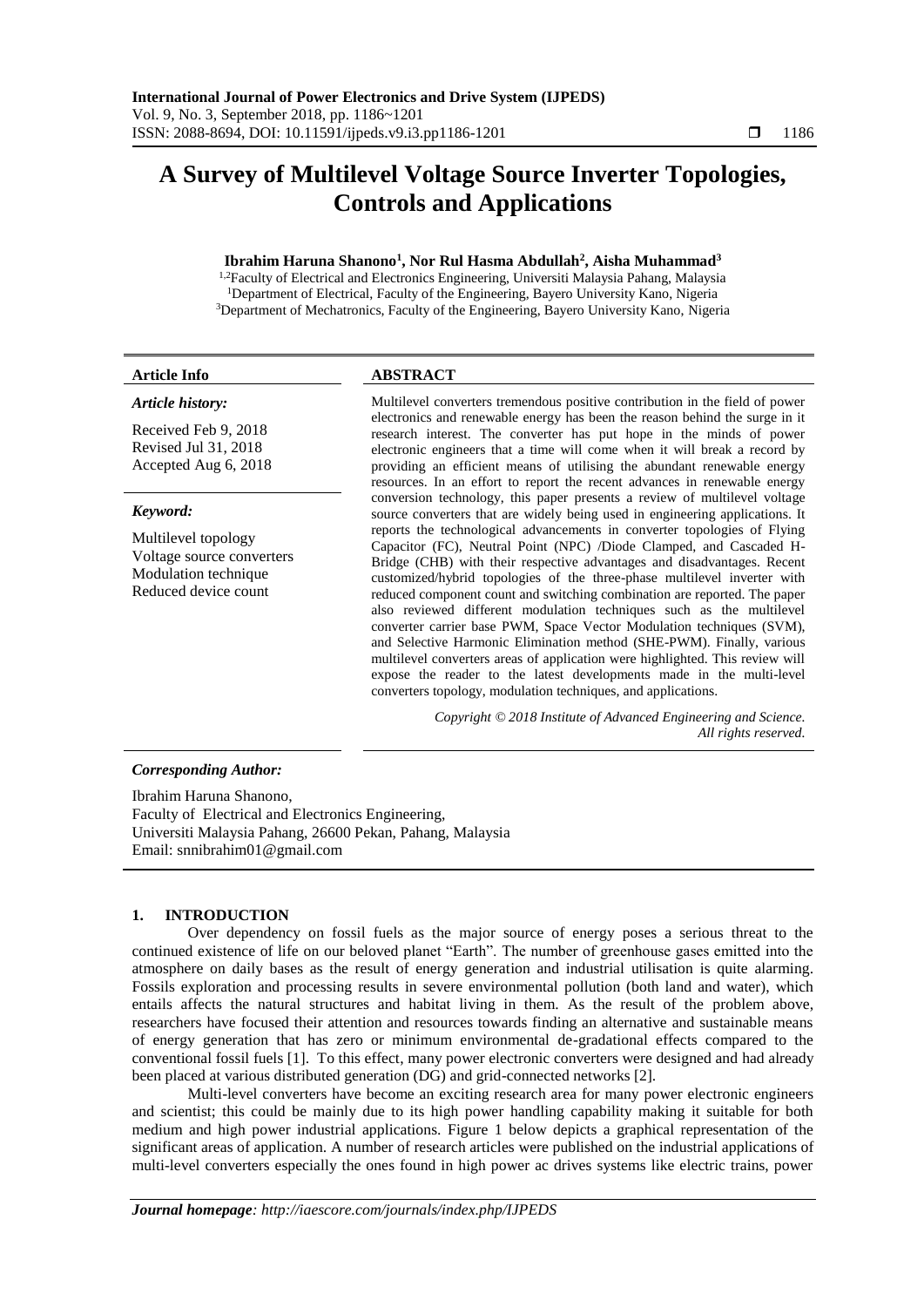generation stations, crane conveyors and refineries [3]. In addition to its high power handling capability, it also produces a better output voltage waveform closer to sinusoidal, with low output harmonic distortion and reduced switching stress dv/dt on the power electronic switching devices [4]. These features have remarkably put it on top of its conventional counterpart.



Figure 1. Multi-level inverter converter applications

Multi-level converters can be categorised into three main topologies namely Flying Capacitors (FC), Neutral Point (NPC) /Diode Clamped and Cascaded H-bridge (CHB) [5]. They are invented to increase the inverter output power and at the same time provide solutions to the inability of the ordinary conventional inverters to withstand high switching frequency, high voltage and current stress which cumulatively lead to reduced efficiency and induces substantial electromagnetic- interference (EMI) in the system [6].

The topology composed of some number of low voltage devices, arranged in such a way to share the voltage/current stress across them, which is achieved by employing proper switching sequence on the switches. An essential advantage of multi-level configuration is that without increasing the switching frequency or output power, the harmonics in the converter output are reduced. The word multilevel converter starts from three-level upward and as the level increases the total harmonic distortion (THD) decreases. Voltage problems, clamping requirements, cost and other constraints limit the number of achievable output voltage steps. Switching strategy plays a significant role in the performance of an inverter because it has a direct link to the harmonic content of the inverter output voltage. That is why power electronic scientist has suggested innovative techniques to minimise harmonic distortions in the converter output. Numerous modulation methods such as Sinusoidal Pulse Width Modulation Techniques (SPWM), Space Vector Modulation Technique (SVM) and Optimized Harmonic Stepped Waveform Technique (OHSW) are embraced [7].

The SPWM and SVM techniques were designed to operate at a high switching frequency, which has the merit of reduced output filter size and de-merit of increased device switching stress and heat loss. OHSW technique operates the power devices at a low frequency, exerting less switching stress on the switches; therefore dissipate less amount of heat. The reduced switching frequency results in increased output harmonic distortion, which warrants the need for a large filter size. To realise a smaller size filter using this technique, the dominant low-frequency harmonics needs to be shifted further to a high frequency using step modulation and multiple level inverters, these results in increased inverter price and circuit complexity. To address this problem, a different approach was introduced, were by notches are superimposed on the output waveform at a predetermined angle; this pushed the low order dominant harmonics to a higher frequency so that they can be easily eliminated using a small sized filter [8]. This new approach is called Selective Harmonic Elimination Method or pre-calculated modulation technique. Patel et al. [9] were the first to propose it. This is a non-carrier based technique because it only requires some pre-calculated angles that are stored in a lookup table (memory) [10]. These angles are found by solving the transcendental non-linear equation found through Fourier series expansion of the output voltage equation.

# **2. MULTILEVEL VOLTAGE SOURCE CONVERTER**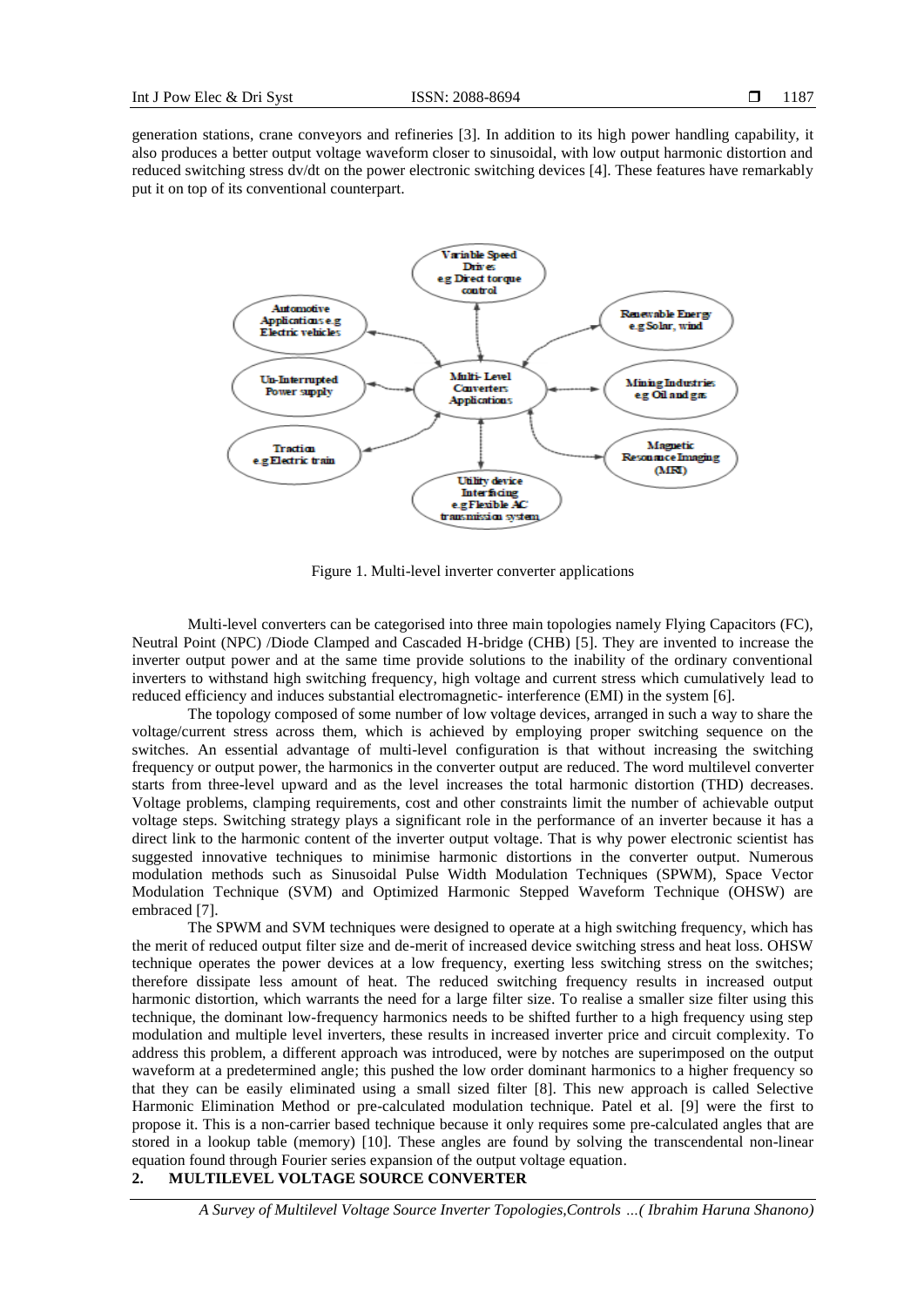As previously stated, quite a number of multi-level converter topologies have been mentioned in several kinds of literature [11]. In this paper, the three most promising topologies that serve as the base for hybrid configurations are reviewed in detail. The high voltage capability, fewer harmonics in the output waveform and higher efficiency are some of the advantages that made multilevel voltage source noteworthy [12]. A common drawback to the multilevel inverters is its complexity and cost due to the need for more number of power switches [13]. Figure 2 summarizes the various classifications of high power converters.



Figure 2. Converter classifications

# **2.1. Converter terminologies**

Here, some commonly used terminologies and assessment parameters in the field of multi-level power converters are highlighted.

- a. The reduced device counts multi-level inverter (RDC-MLI): Refers to the topology in which for a given number of phase level the number of controlled switching devices are reduced.
- b. Total voltage blocking capability: Refers to the maximum amount of reverse voltage the converter switches are capable of blocking [14].
- c. Symmetric and asymmetric source configuration: The term symmetric in an MLI refers to when the voltages of the input dc level are equal; otherwise, it is termed asymmetric [15],[16].
- d. Even power distribution: Also known as charge balance control or equal load sharing [17]. When each input source of a multilevel conversion provides equal power to the load, such power distribution within the sources is said to be 'even'. In some literature, it is called charge balance control or equal load sharing.
- e. Level- Generation and Polarity-Generation: MLI generates stepped output waveform by controlling the dc input source in such a way that it adds up and subtracts to produce a level waveform. The generated output composed of both positive and negative polarities, allowing the realisation of an alternating signal with positive and negative half cycle. The MLI converter switches in the polarity generation circuit have to be able to withstand the operating voltage.
- f. Fundamental frequency Switching: It is a frequently mentioned converter terminology. It is known that switching frequency, current and blocking voltage are proportional to the switching losses in a converter [18]. To minimise the losses, the MLI is operated at low frequency, which is called fundamental frequency while reserving the output quality.

# **2.1.1. Converter assessment parameters**

The performance measurement of any multilevel inverter topology is based on how well it performs on the application in which it is meant for. The performance assessment of reduced device count multi-level converters with regards to other topologies can be based on the following parameters:

a) Blocking voltage of the converter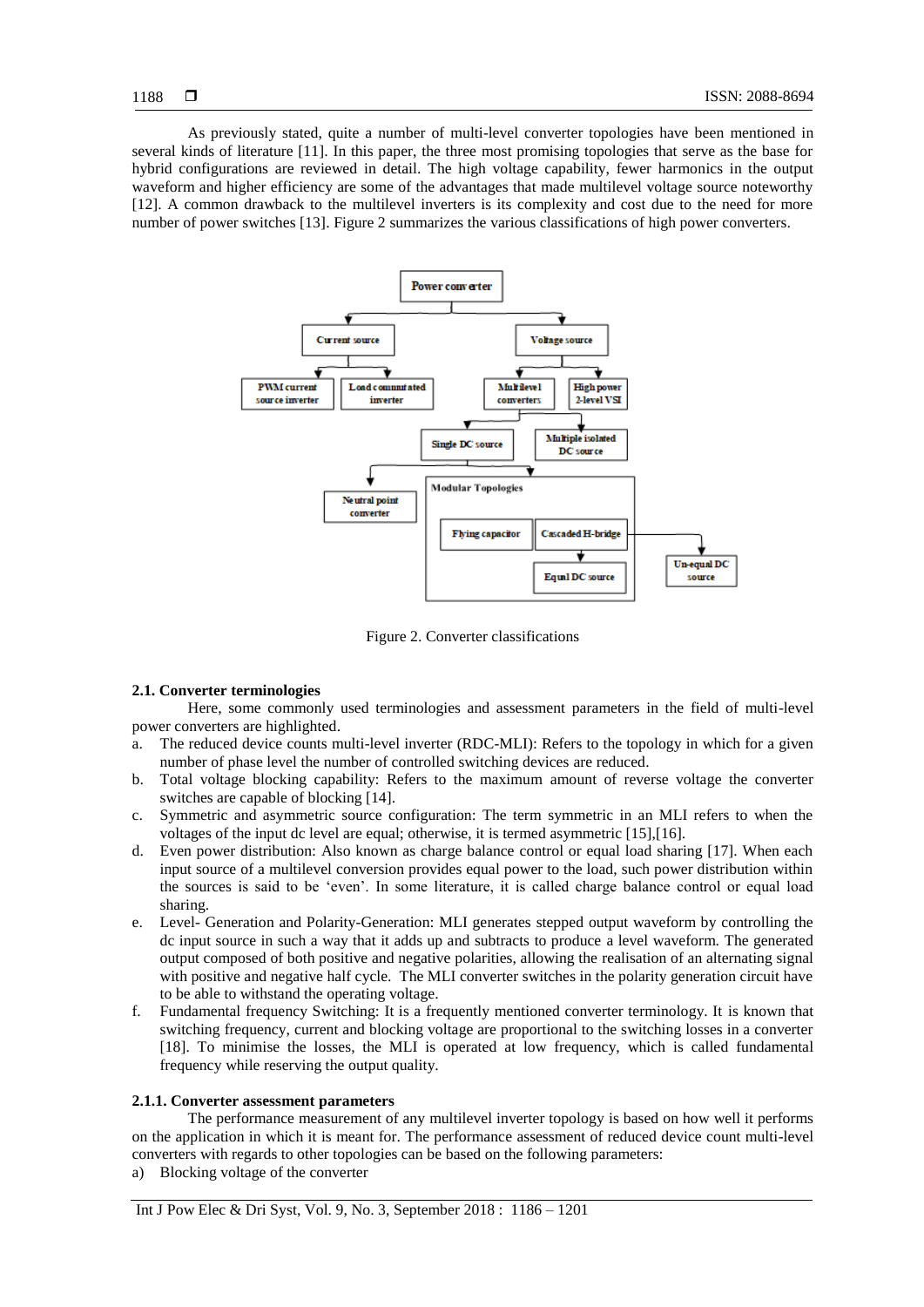- b) Controllability of the topology
- c) Total number of the power switch
- d) Ability to employ asymmetric voltage ratios

#### **2.2. Conventional Topologies**

This section discusses the three conventional topologies within which most of the current hybrids are drawn from.

#### **2.2.1. Diode Clamped Topology**

Diode clamp multi-level converter topology is an advancement of a three-level Neutral point inverter invented in the early 80's [19]. Later in the 1990s, the number of steps was increased up to six levels [20]. Clamping diodes are used in this type of converter to reduce the device voltage stress. An  $m_d$  level diode clamped converter needs  $(2m_d - 2)$  switching device, needs  $(m_d - 1)$  input voltage source and  $(m_d - 1)$   $(m_d - 2)$  number of diodes with a voltage Vdc across the diodes and switch [21]. Figure 3 shows single-phase 5-level diode clamp converter. It comprises of four series connected capacitors in parallel with the Dc bus. The Dc bus input voltage  $V_{dc}$  is shared equally across the four capacitors, each having  $\frac{V_{dc}}{4}$  across it. The number of series connected capacitors determines the output voltage step. For M steps diode clamp inverter, there are M-1 series connected DC bus capacitors. The clamping diodes have different voltage ratings depending on its position in the circuit. Diode D3 in the figure should at least be able to block  $\frac{3V_{dc}}{4}$ voltages were D1 will only block  $\frac{V_{dc}}{4}$  [4]. Table 1 below shows the possible output voltage steps between point Vx and Vo, with their allowable switching combination. Logic state1 and 0 corresponds to the switch On and Off states.



Figure 3. 5-level diode clamp converter

Table 1. Diode-clamped Voltages with their corresponding switching combination

| Voltage                                | <b>Switching States</b> |                |                |          |          |          |          |          |  |  |
|----------------------------------------|-------------------------|----------------|----------------|----------|----------|----------|----------|----------|--|--|
| $V_{ox}$                               | S <sub>1</sub>          | S <sub>2</sub> | $S_3$          | $S_4$    | $S_5$    | $S_6$    | $S_7$    | $S_{8}$  |  |  |
| $V_1 = 0$                              | $\Omega$                | 0              | $\overline{0}$ | $\theta$ | 1        |          |          |          |  |  |
| $V_2 = \frac{V_{dc}}{4}$               | 0                       | 0              | $\overline{0}$ |          |          |          |          | $\theta$ |  |  |
| $V_3 = \frac{V_{dc}}{2}$               | 0                       | $\Omega$       |                |          | ı        |          | $\Omega$ | $\theta$ |  |  |
| $3V_{dc}$<br>$V_4 =$<br>$\overline{4}$ | 0                       |                |                |          |          | $\Omega$ | 0        | 0        |  |  |
| $V_5 = V_{dc}$                         |                         |                |                |          | $\Omega$ | $\Omega$ | $\Omega$ | $\Omega$ |  |  |

From the table, it can be seen that switch  $(S_1, S_2, S_3, S_4, S_5)$ ,  $(S_3, S_5)$  and  $(S_4, S_6)$  are operated complementary and in a sequential switching pattern. Each of the switching devices should at least be able to block  $\frac{V_{dc}}{I}$  voltage level. The clamping diodes blocks unequal reverse voltage. For instance, when the converter output voltage is at  $V_1 = 0$ , all the lower arm switches are said to be at On state, in this case D3 has to block  $\frac{3V_{dc}}{4}$ , D2 blocks  $\frac{V_{dc}}{2}$ , and D1 will block  $\frac{V_{dc}}{4}$ . In a situation where a converter is to be designed with the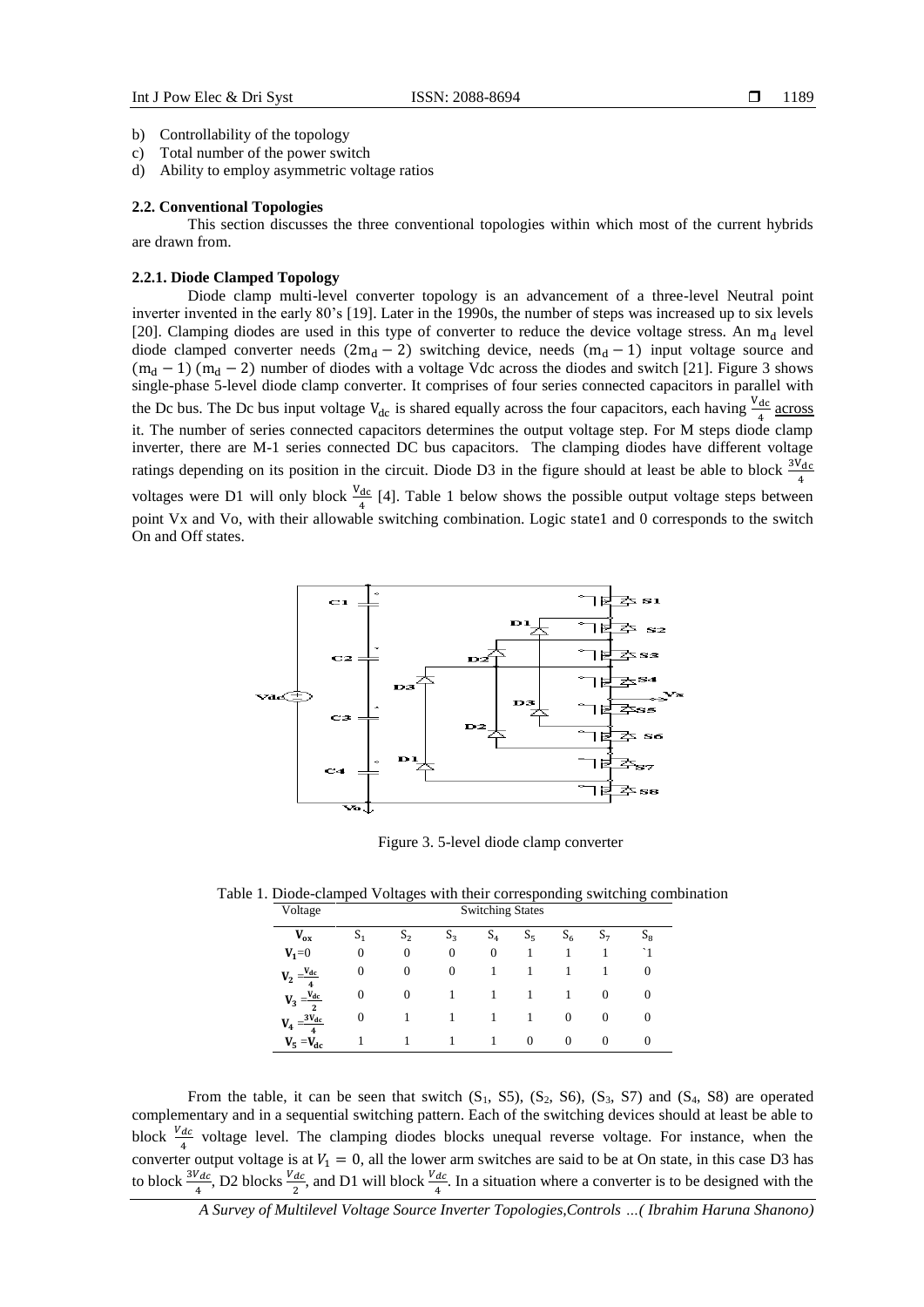same rated diodes, then for a Dn-1 positioned diode, n-1 series connected diodes will be required to block  $(n-1)\frac{V_{dc}}{n}$  $\frac{ac}{n}$  reverse voltage [4]. Below is the list of advantages and disadvantages of diode clamped converter topology [22].

| Advantages:                                             | Disadvantages:                                       |  |  |  |  |
|---------------------------------------------------------|------------------------------------------------------|--|--|--|--|
| 1. It requires single isolated Dc supply; this warrants | 1. The number of clamping diodes increases with      |  |  |  |  |
| the possibility of having a back-to-back                | increase in voltage level. This brought about the    |  |  |  |  |
| connection.                                             | additional cost and circuit complexity, especially   |  |  |  |  |
| 2. The Dc bank capacitors can be charged                | in higher steps converters.                          |  |  |  |  |
| simultaneously.                                         | 2. Unequal switching stress across the switching     |  |  |  |  |
| 3. It provides a better efficiency when operated at the | device, i.e. inner switches conduct for a short time |  |  |  |  |
| fundamental switching frequency.                        | compared with the inner switches.                    |  |  |  |  |
|                                                         | 3. Not suitable for redundancy.                      |  |  |  |  |

# **2.2.2. Flying Capacitor Topology**

Flying capacitor (FC) is another converter topology that was invented in the early 90's by Maynard et al. [23]. It circuit connection is similar to that of a diode clamp, only that capacitors were placed instead of diodes. An m level diode clamped converter needs  $(2m - 2)$  switching device and needs  $(m - 1)$  number of capacitors with a voltage Vdc across the `capacitors and switch [21]. Figure 4 shows its 3-phase circuit connection. The topology comprises of a ladder-like arranged dc link capacitors, each having a different voltage rating. The voltage difference between two adjacent capacitors determines the amplitude value of each step. To generate M-level phase voltage steps at Vxo, M-1 capacitors need to be connected serially at the dc-bus. The line voltage Vxy, in this case, will be (2M -1) levels. One of the benefits of flying capacitor over diode clamp is its redundancy property. It can generate a particular output voltage using multiple switching sequences. For an M-level flying capacitor converter designed with equal rated capacitors, the number of phase capacitors can be found using the expression  $((M-1)(M-2))/2$  [19].



Figure 4. Five-Level Flying capacitor Multilevel converter

The merits and demerits of the multi-level flying capacitor are stated as follows [19].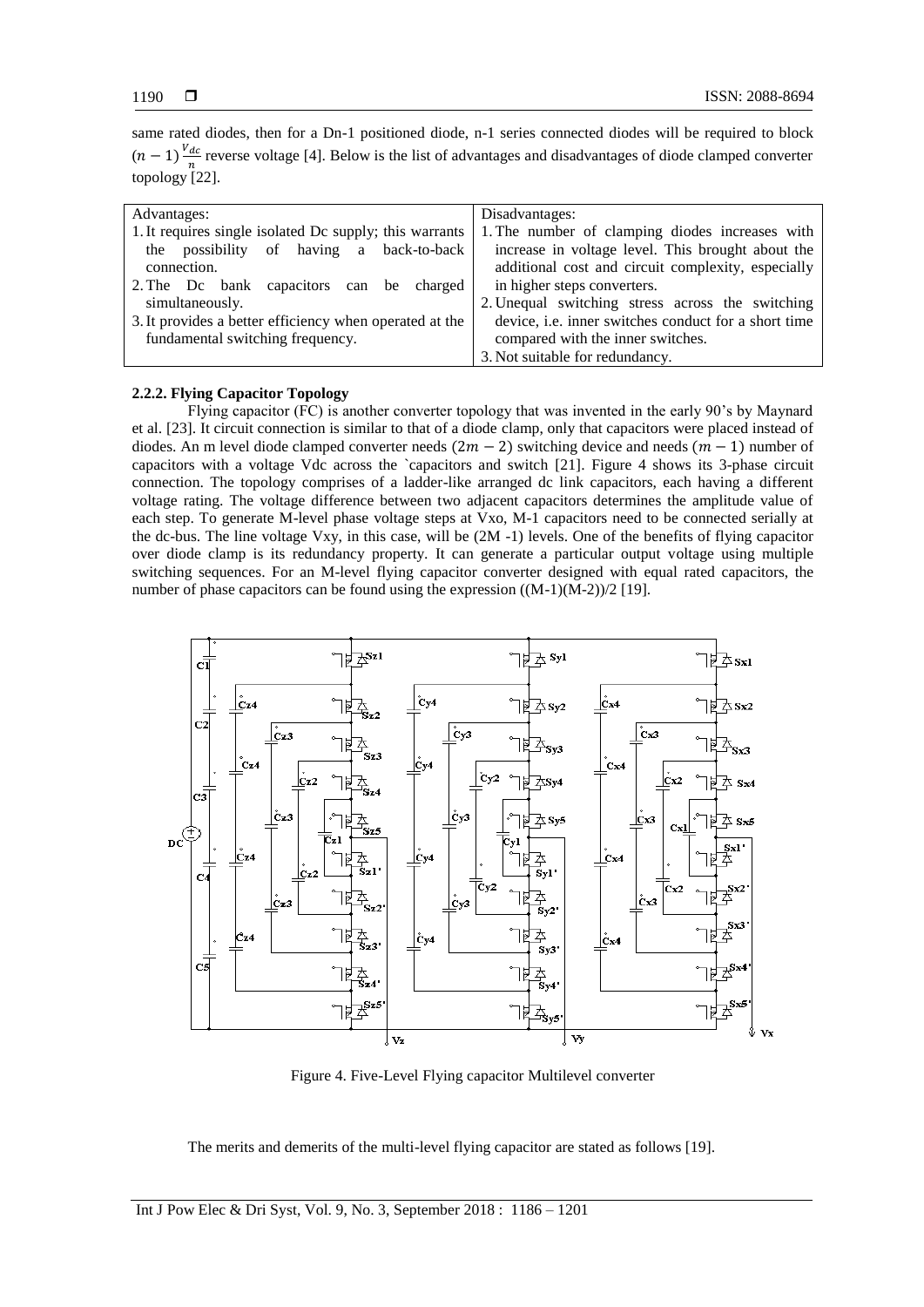|    | Advantages:                                   | Disadvantages:                                      |
|----|-----------------------------------------------|-----------------------------------------------------|
|    | High-value capacitors can serve as a backup   | The number of capacitors is determined by the       |
|    | during a power failure and voltage sagging.   | inverter output level. This makes the circuit looks |
|    | The topology allows the possibility of        | bulky and difficult to package.                     |
|    | switching redundancy, which results in 2.     | A complex control mechanism that requires           |
|    | voltage stress balancing<br>the<br>across     | feedback is involved. This is to maintain voltage   |
|    | capacitors.                                   | across the capacitors.                              |
| 3. | Allows the control flow of real and reactive  | The converter has poor efficiency due to high       |
|    | power.                                        | switching losses.                                   |
| 4. | It requires single isolated dc supply voltage |                                                     |
|    | source.                                       |                                                     |

#### **2.2.3. Cascaded H-bridge Topology**

A cascaded H-bridge is a promising converter topology made up of series a connected H-bridge inverter module. Figure 5 shows a single phase 5-level circuit configuration of the inverter. The circuit comprises of four full bridge modules with each having its independent dc supply. The nine-level voltage steps are generated by adding up the individual output voltages generated by each module. By employing a systematic switching function on the switches, each of the H-bridge cells can synthesise three different voltage levels, positive (+E), zero (0) and negative (-E) [3]. The sequence of phase voltage steps is expressed in a unique and distinctive pattern from the earlier mentioned topologies. In this case, it is express as  $N=$  $2P_{dc}+1$ , where  $P_{dc}$  stands for the number of independent Dc source.



Figure 5. Single phase 5-level Cascaded H-bridge Converter

From the Figure 5, switch S**a1** and S**a2** are called the converter leg and are always operated complimentary to avoid short-circuiting the supply. The five-level switching sequences and their corresponding output voltage is given in Table 2.

| Voltage     | <b>Switching States</b> |                |       |          |          |                |                |          |
|-------------|-------------------------|----------------|-------|----------|----------|----------------|----------------|----------|
| $V_{ab}$    | S <sub>1</sub>          | S <sub>2</sub> | $S_3$ | $S_4$    | $S_5$    | $S_6$          | S <sub>7</sub> | $S_8$    |
| $V_1 = -2E$ | 0                       | 1              | 1     | $\theta$ | $\theta$ |                |                | $\gamma$ |
| $V_2 = -E$  | 0                       | -1             | 1     | $\theta$ | $\theta$ |                | $\theta$       | 1        |
| $V_3 = 0$   | 0                       | $\theta$       | 0     | $\theta$ | $\theta$ | $\overline{0}$ | $\theta$       | $\theta$ |
| $V_4 = +E$  |                         | $\overline{0}$ | 0     | 1        | 1        | $\mathbf{0}$   | 1              | $\Omega$ |
| $V_5 = +2E$ |                         | $\theta$       | 0     | 1        | $\theta$ | $\overline{0}$ | $\theta$       |          |

Table 2. The five-level Cascaded H-bridge Converter switching sequences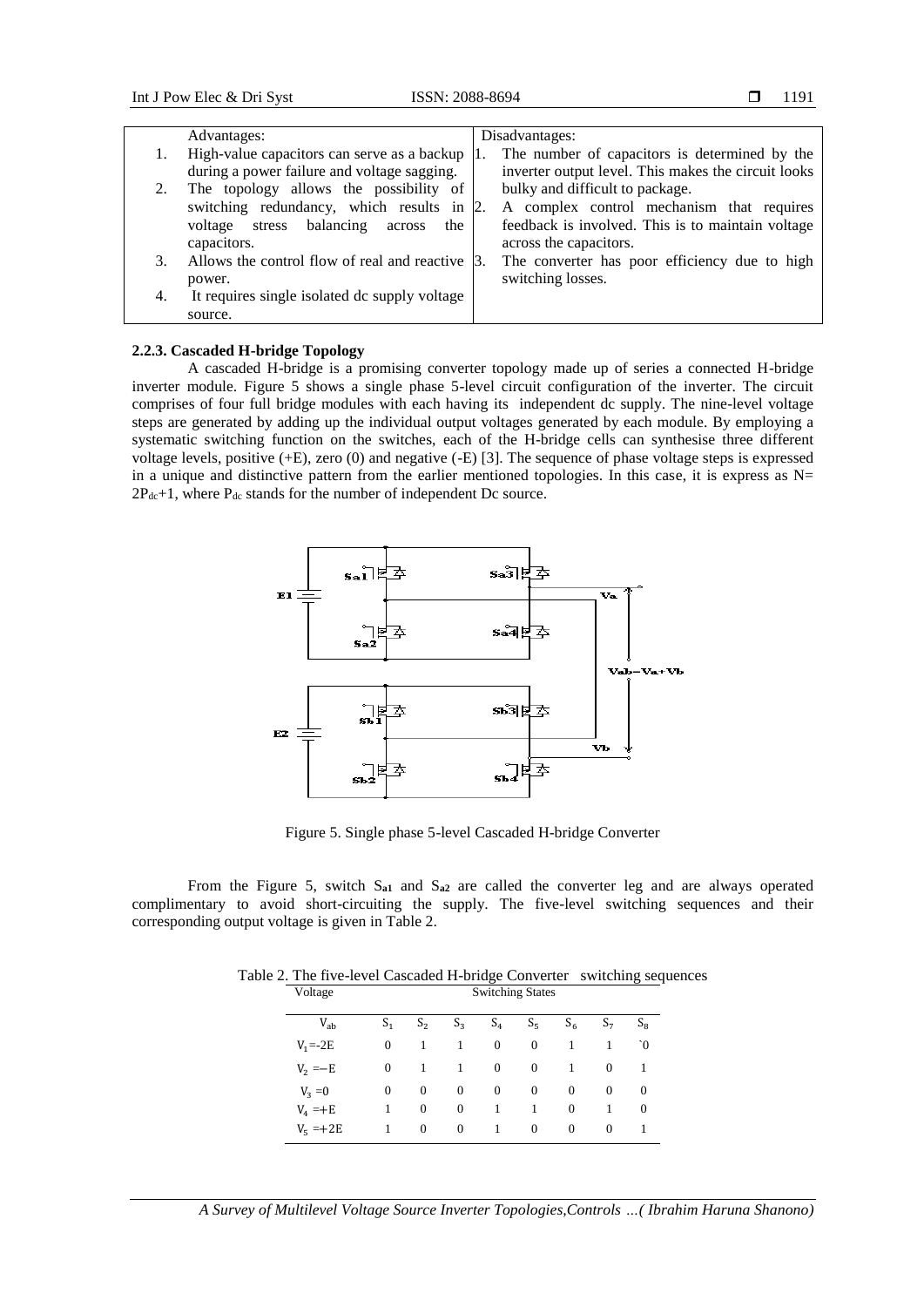Out of the three mentioned topologies in this paper, cascaded H-bridge topology uses the least number of power electronic components. The advantages and disadvantages of this topology are summarized as follows [3].

|    | Advantages:                                      | Disadvantages:                                    |  |  |  |  |  |
|----|--------------------------------------------------|---------------------------------------------------|--|--|--|--|--|
| 1. | There is an automatic voltage sharing across     | The need for separate independent dc              |  |  |  |  |  |
|    | the switches in a module due to the usage of the | supply by each of the H-bridge modules. Increases |  |  |  |  |  |
|    | independent voltage source. Therefore, reduces   | the device cost and size.                         |  |  |  |  |  |
|    | restriction in the switching sequence.           |                                                   |  |  |  |  |  |
| 2. | The converter produces more output voltage       |                                                   |  |  |  |  |  |
|    | levels, providing a smooth and steady voltage    |                                                   |  |  |  |  |  |
|    | change across the load, resulting in less THD    |                                                   |  |  |  |  |  |
|    | for a particular operating frequency.            |                                                   |  |  |  |  |  |
| 3. | Its modular nature makes its production,         |                                                   |  |  |  |  |  |
|    | maintenance and redundancy integration much      |                                                   |  |  |  |  |  |
|    | easier.                                          |                                                   |  |  |  |  |  |
| 4. | Higher voltage level can be achieved by series-  |                                                   |  |  |  |  |  |
|    | connecting more H-bridges.                       |                                                   |  |  |  |  |  |

# **3. HYBRID CONVERTER TOPOLOGIES WITH REDUCED DEVICE COUNT**

This section reports three phase-modified topologies with reduced device count. Some of this topologies are hybrids or a slightly modified existing configuration.

# **3.1 Three-phase Multi-level DC link inverter (MLDCL)**

This is an inverter circuit proposed by Rao et al. [24], it associated gate drive circuitry was reduced as it utilizes fewer switches in contrast to the 36 switches in the conventional three-phase cascaded inverter topology. For m number of voltage level, MLDCL requires m+3 active switches per phase, which is half the number of switches and clamping diode required in diode-clamped topology and also half the voltage capacitor and clamping capacitors needed in flying capacitor topology. Figure 6 below shows the circuitry of the proposed hybrid MLDCL converter.



Figure 6. Three phase Multilevel DC link inverter topology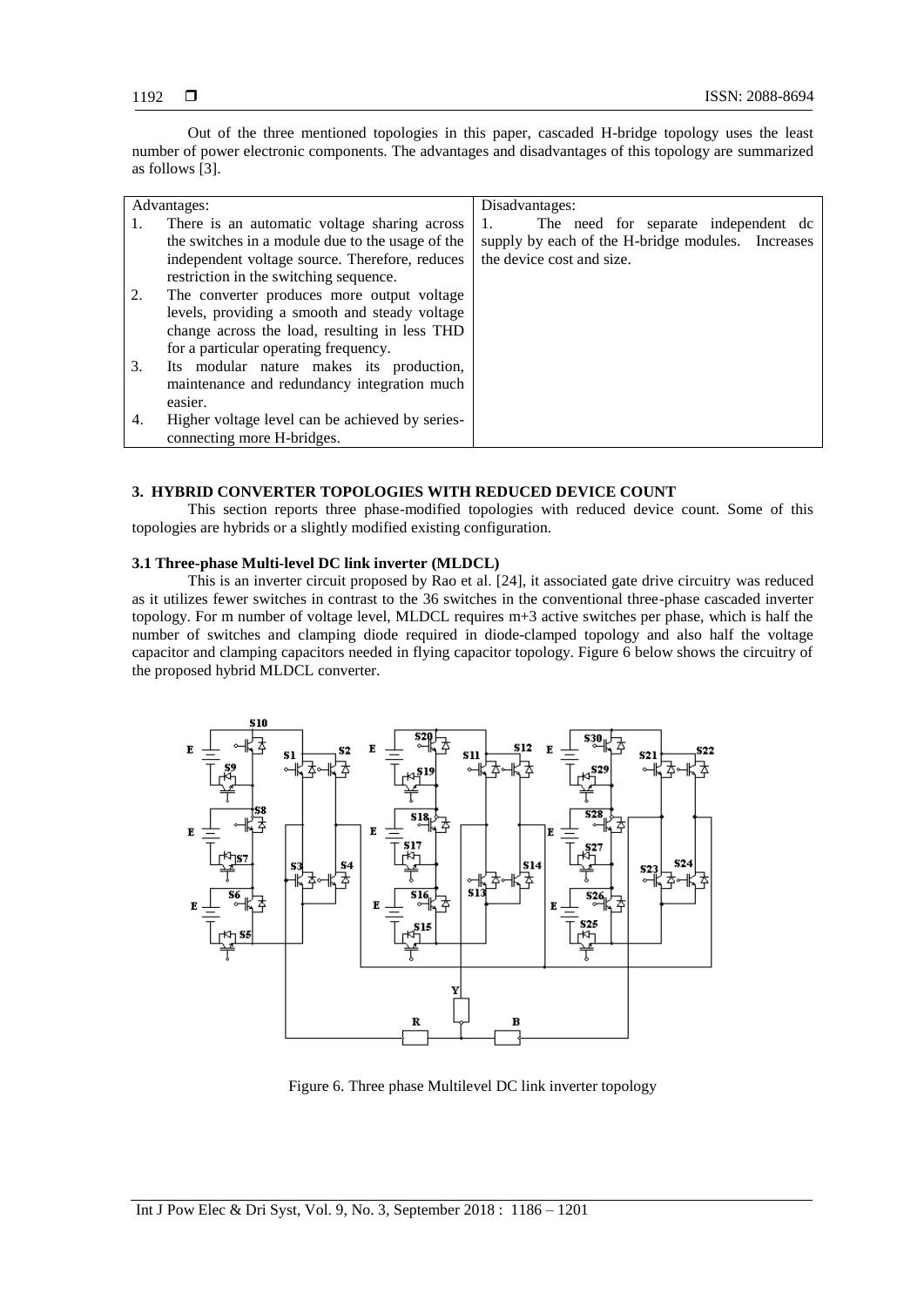Sub-harmonic and modified space vector pulse width modulation are the control techniques used in the proposed topology. Table 3 shows the proposed topology single phase switching states and the respective generated voltage.

| $V_0$    | S1           | S <sub>2</sub> | S3        |              | S4 S5 S6     |              | S7           | S8 <sup>3</sup> | S9 -     | S <sub>10</sub> |
|----------|--------------|----------------|-----------|--------------|--------------|--------------|--------------|-----------------|----------|-----------------|
| $\Omega$ | 1            | 0              | $\bf{0}$  | 1            | $\Omega$     | $\mathbf{1}$ | $\bf{0}$     | 1               | $\Omega$ |                 |
| Е        | 1            | $\bf{0}$       | $\bf{0}$  | $\mathbf{1}$ | $\mathbf{0}$ | 1            | $\bf{0}$     | 1               | 1        | 0               |
| 2E       | $\mathbf{1}$ | $\bf{0}$       | $\bf{0}$  | 1            | $\mathbf{0}$ | $\mathbf{1}$ | 1            | $\bf{0}$        | 1        | $\Omega$        |
| 3E       | 1            | $\bf{0}$       | $\bf{0}$  | 1            | $\mathbf{1}$ | $\bf{0}$     | 1            | $\bf{0}$        | 1        | $\Omega$        |
| -E       | 0            | 1              | 1         | 0            | $\mathbf{0}$ | $\mathbf{1}$ | $\mathbf{0}$ | 1               | 1        | $\Omega$        |
| $-2E$    | 0            | 1              | 1         | $\mathbf{0}$ | $\mathbf{0}$ | 1            | 1            | $\bf{0}$        | 1        | $\Omega$        |
| $-3E$    | $\Omega$     | 1              | $1 \quad$ | $\mathbf{0}$ | $\mathbf{1}$ | $\mathbf{0}$ | 1            | $\mathbf{0}$    | 1        | 0               |

Table 3. Switching States for a single phase seven level MLDCL inverter

# **3.2 Three-phase Reduced Switch Multi-level Inverter (RSMLI) Topology**

This topology produces a seven-level output voltage that is almost sinusoidal, thereby reducing the converter lower order harmonics. The converter uses three H-bridge modules with one module per phase and 3 additional connected switches that allows the possibility of achieving the desired seven level waveform. There are a total of 21 switches and 9 dc sources with three each per phase. In order to determine the switching angles for generating a fundamental output voltage, it uses fundamental switching scheme. Below is the circuit of a 3-phase 21 switch MLI [25].



Figure 7. Three phase seven level Multilevel Inverter

The proposed topology has three operating modes, namely; powering mode, freewheeling mode and regenerating mode. For the powering mode, the load current and voltage polarities are the same. In the freewheeling operating mode, one of the main switches is off and passage of the load current is due to load inductance, whereas in regenerating mode the stored energy in the load inductance is feedback to the source, the load current has to be positive during the negative half cycle and negative for positive half cycle [25]. Table 4 shows the per phase switching states of the power electronic switches and the corresponding generated output voltage. The same switching combination applie to the remaining two phase.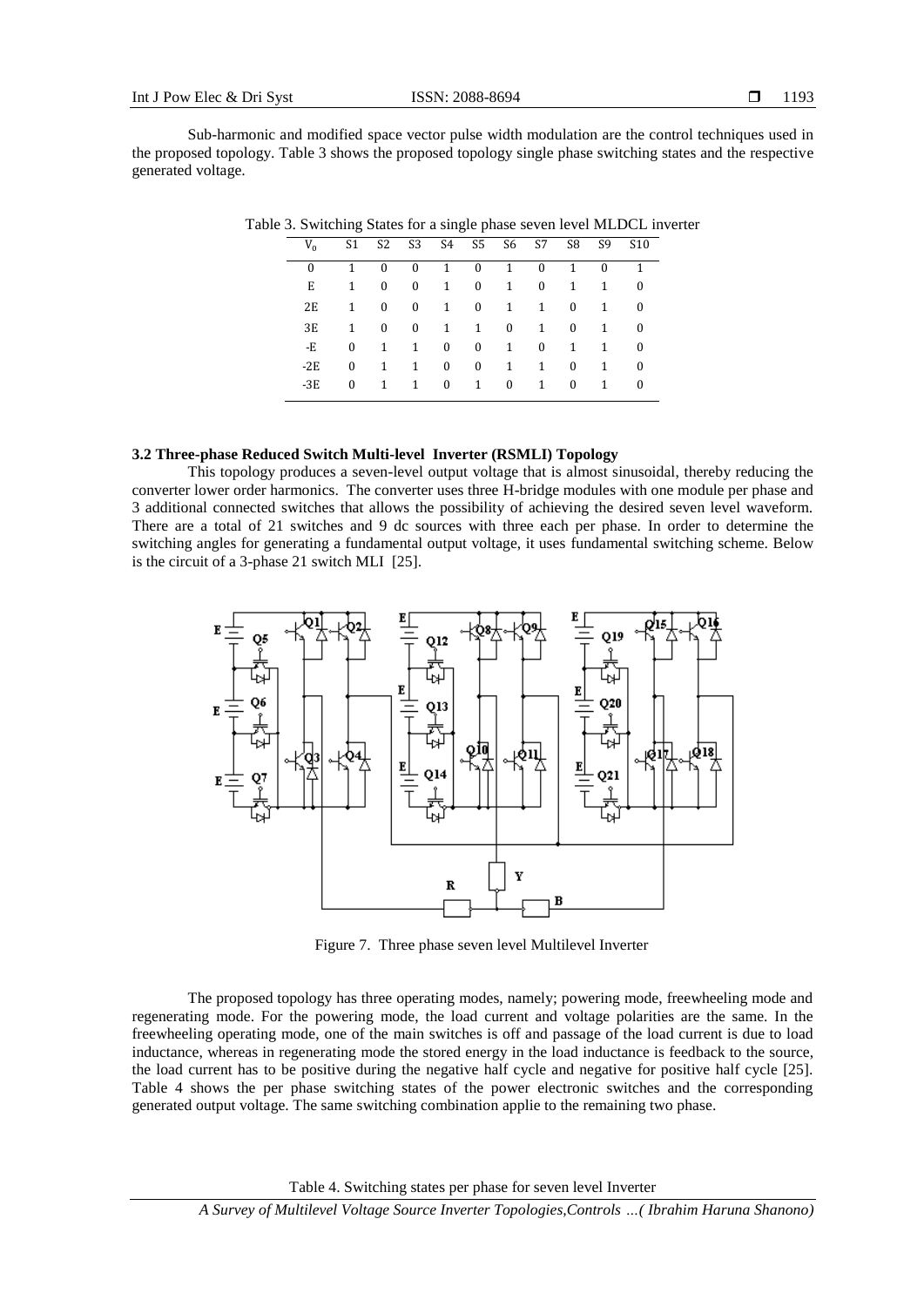| Switches in ON<br>states           | Output voltage $[V_{\text{ao}}(t)]$ |
|------------------------------------|-------------------------------------|
| $Q_1, Q_4, Q_5$                    | E                                   |
| $Q_1, Q_4, Q_6$<br>$Q_1, Q_4, Q_7$ | 2E<br>3E                            |
| $Q_1, Q_2,$                        | $\Omega$                            |
| $Q_2, Q_3, Q_5$                    | -E                                  |
| $Q_2, Q_3, Q_6$                    | $-2E$                               |
| $Q_2, Q_3, Q_7$                    | $-3E$                               |
| $Q_3, Q_4$                         | $\Omega$                            |

# **3.3. Reverse Voltage Multilevel Inverter Topology (RVMLIT)**

Najafi and Yatin [26] proposed a new MLIT that has dual operational functionalities. The first part utilizes high-frequency switches for the generation of level states, and the second part employs low frequency for the generation of the polarity of the output voltage. Therefore, these two high and low frequencies produce the required output voltage. To generate a seven-level output voltage, two different topologies are integrated per phase, which requires 10 switches in a phase. The upper six switches generate the required non-polarized output waveform levels while the lower 4 switches in the full bridge circuits do generates the polarity. Duplicating the middle stage increases the output voltage level. As seen from the circuitry, to generate a particularly desired polarity, the output voltage is the input to the full bridge converter with the converter output fed into the primary of a transformer whose secondary is arranged in the delta and to the three-phase system. The circuit diagram is shown in Figure 8.



Figure 8**.** Reverse voltage multilevel inverter topology

# **3.4 Three-phase Asymmetrical Cascaded Multilevel Inverter Topology (ACMLIT)**

The converter is called asymmetrical cascaded MLIT due to its unequal magnitude of the input DC sources. This MLI topology can be integrated with renewable energy sources as it requires less number of DC sources [27]. Figure 9 shows the circuit diagram of the asymmetrical cascaded topology.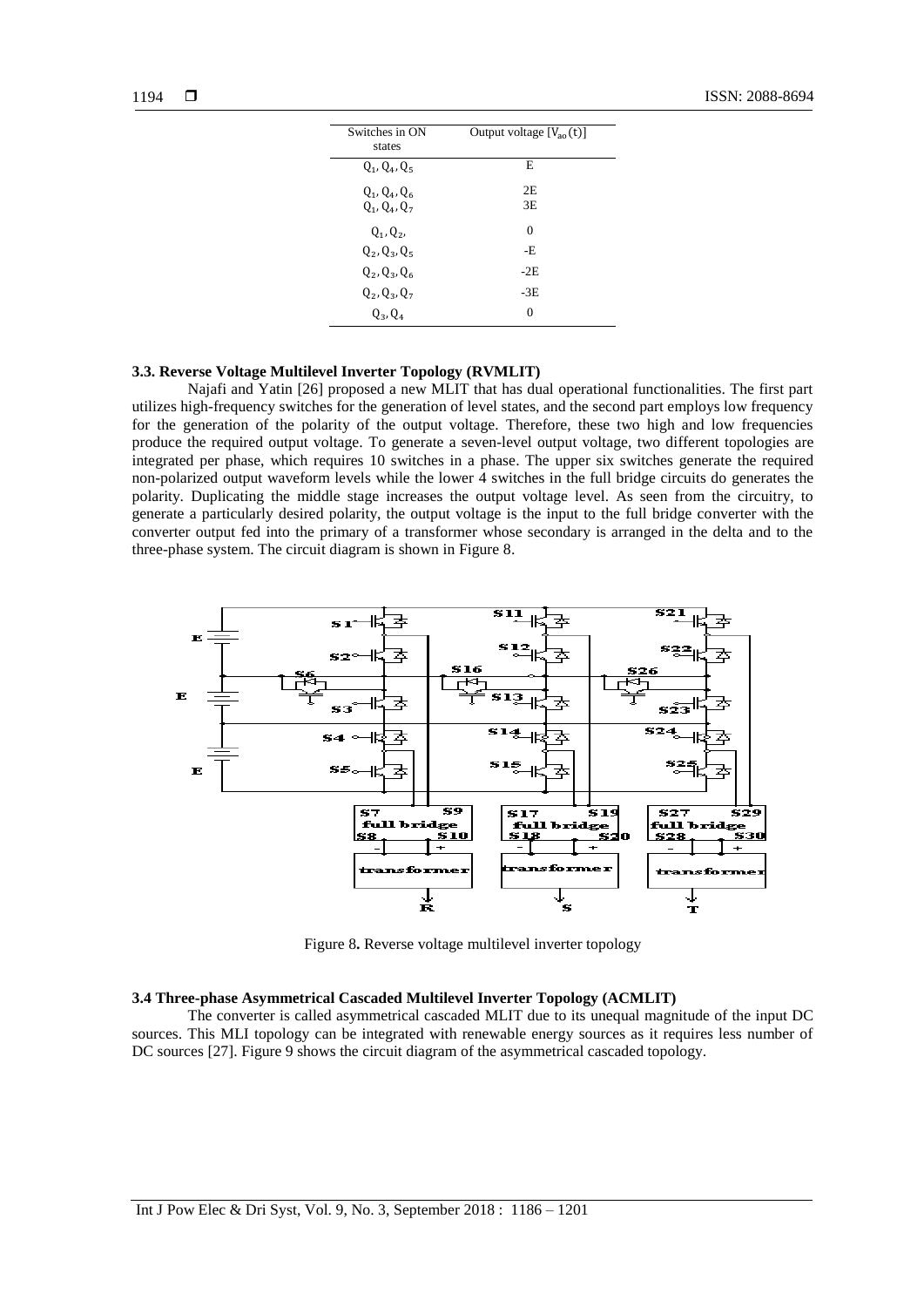

Figure 9. Three phase Asymmetrical Cascaded Multilevel Inverter Topology

The zero and E-level output voltage level are generated using two switches and a single DC source. In order not to short-circuit the DC source, the switches  $S_1$  and  $S_2$  are operated in a complementary manner. The two DC sources and four switches of each phase of the proposed topology forms a module structure. Three basic unit can be added based on the required output voltage levels. It generates the PWM signals through comparison of the reference sine wave with the carrier wave thereby generating pulse signals  $A_1$ ,  $A_2$ , A3.

#### **3.5. Three-phase Symmetrical Multilevel Inverter Topology (SMLIT)**

This is another modular 3-phase symmetrical topology, which produces 3-phase output voltage level using 12 switches [28]. Each phase comprises a battery and two switches in series and parallels respectively. Both switches connected to the battery are operated in complementary to each other. Increasing the number of phase elements (components) increases the number of the voltage step.



Figure 10. Three-phase Symmetrical Multilevel Inverter Topology

Equation 1 to 3 shows an expression of this topology that outlines the relationship between the number of cells, output levels, power electronic switches.

| $M_{level}= 2Ncell +3$   | (1) |
|--------------------------|-----|
| $N_{sw} = 3(2Ncell + 2)$ | (2) |
| $N_{ps}$ = 3Ncell +1     | (3) |

*A Survey of Multilevel Voltage Source Inverter Topologies,Controls …( Ibrahim Haruna Shanono)*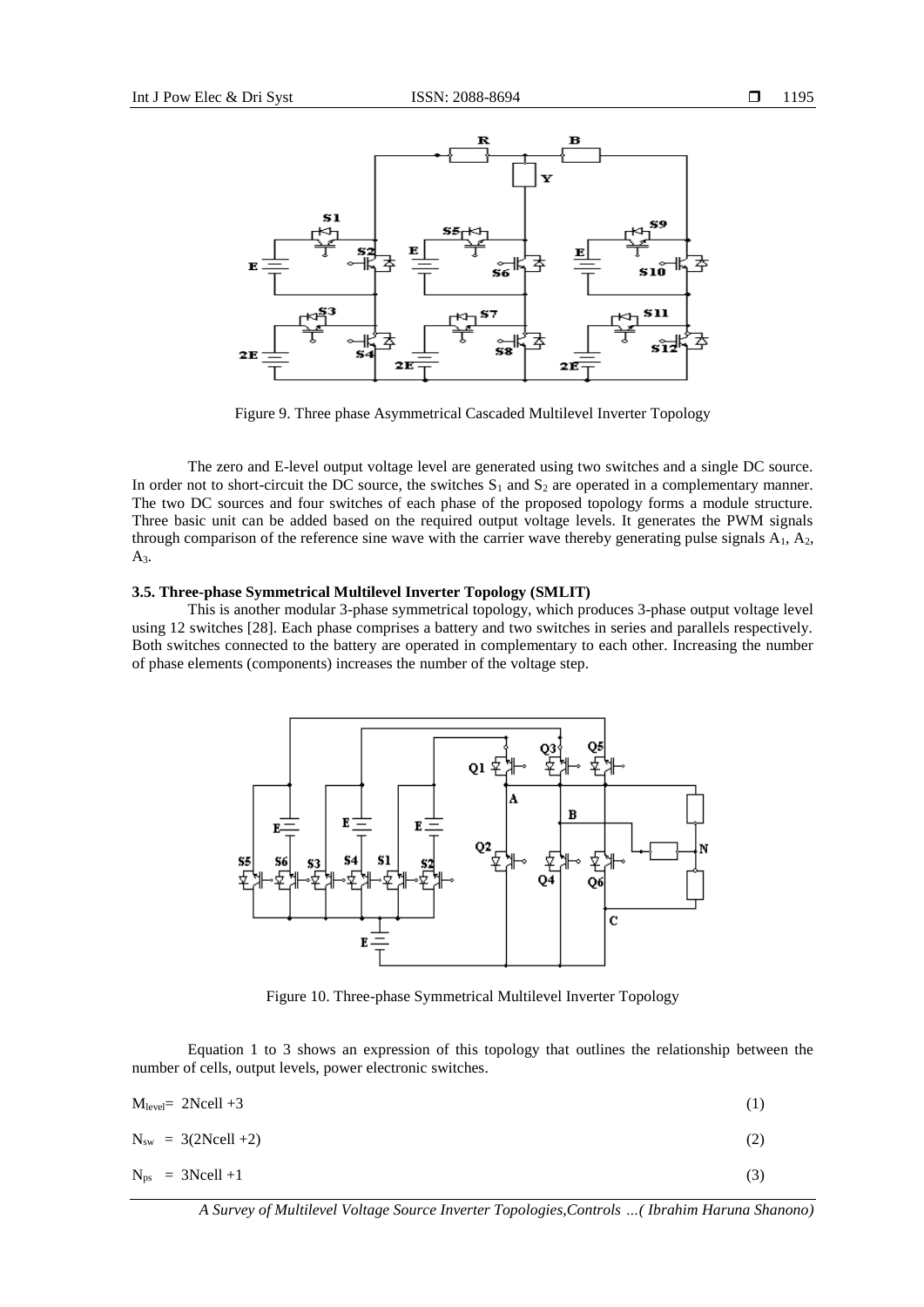Where  $M_{level}$  = number of output levels,  $N_{ew}$  =number of power switches,  $N_{ps}$ =number of power electronic switches, N<sub>cell</sub>=number of cells

#### **3.6. 5-level three-phase cascaded hybrid Multilevel inverter**

Thongprasri [29] proposed a three-phase cascaded hybrid multilevel inverter comprising of a 3 phase inverter in series with an H-bridge module. Each module has a separate independent dc source. He uses multi-carrier based modulation sub-harmonic PWM (MC-SH PWM) on FPGA board to generate the control signals. Figure 11a shows the 3-phase topology of the proposed multilevel inverter.



Figure 11a. 5-level three-phase cascaded hybrid multilevel inverter

The proposed topology was tested using 3 different types of the load; 18W fluorescent lamp- ballast, RL, and 1HP 3-phase induction motor; without filtering. The per-phase circuit configuration is given in Figure 11b.



Figure 11b. 5-level Single-phase cascaded hybrid multilevel inverter

# **4. MULTILEVEL CONVERTERS MODULATION TECHNIQUES (MT)**

Due to the rapid advancements in the field of power electronics and the tremendous breakthrough and confidence poised by multi-level converter technology, researchers are exploring every aspect of it, with the aim of improving its overall performance. With the subsequent invention and modification of topologies, the need for new and compatible modulation techniques to suit the new topologies can never be overemphasized. This is the reason why modulation technique is trending in the field of power electronics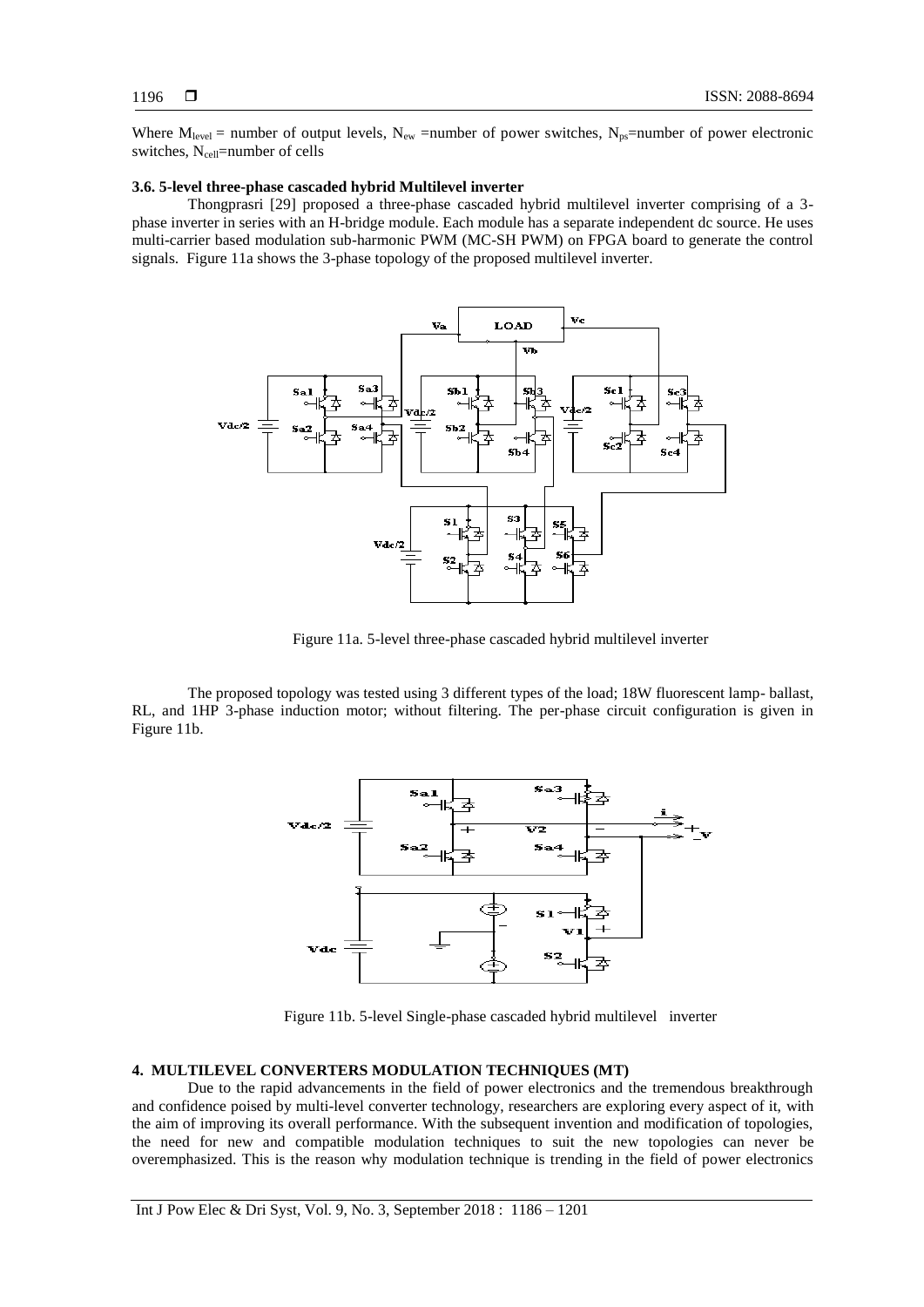[3]. The ever-rising complication of power control systems as the result of additional auxiliaries, the need to reduce switching losses and stress on individual power switches, have facilitated significantly in the advancement so far recorded

in the field of modulation techniques [30]. Several techniques have been developed with each having its merits, de-merits and preferential area of application. Figure 12 shows the various classifications of multilevel converter modulation techniques. From the figure, it can be seen that the techniques are categorized into two broader groups based on their domain of operation. These are the state space vector techniques and the voltage level based approach [31]. The former operates based on the voltage space vectors while the latter operates on voltage level over a period of time.



Figure 12. List of Multilevel converter Modulation techniques

# **4.1. Carrier Based Pulse Width Modulation (CB-PWM)**

The early PWM techniques were transformed and upgraded to be applied to the current multi-level topologies. The new technique unlike the conventional counterparts produces the control signal using multiple carrier signals, hence called multi-level PWM [32]. FC and CHB topologies can both be configured in modular form, hence giving the leverage for each module to be modulated independently using bipolar and unipolar sinusoidal carrier PWM, this amount to equal power distribution in the module cells. An N cell of FC and CHB will require (180°)/N and (360°)/N carrier phase shift respectively to generates a low harmonic distorted multi-level voltage waveform [33]. This technique is denoted as Multi-level Phase Shift Sinusoidal Pulse Width Modulation (MPSSPWM). Its major advantage is its ability to suppress the harmonics at the inputs of CHB's converters and also it can provide a balanced dc voltage in FC converter topologies. A new different approach called Level Shift Pulse width modulation (LSPWM) was introduced, it requires superimposing two carrier signals on each other. This technique is further sub-classified into 3 categories namely Alternate phase opposition (APOD), Phase opposition disposition (POD-PWM) and Phase disposition (PD) on the bases of the spatial orientation of the carrier signal [32].

#### **4.2. Space Vector Modulation (SVM)**

This technique involves comparison of converter gating signal with the vector representation of a sinusoidal reference ( $V_{ref}$ ), whereby a replica of the reference voltage is reproduced at the converter output [33]. SVM technique is currently applied on various converter topologies, resulting in the development of new algorithms that suits the existing topologies, this can be seen in the various reported literature. The reported techniques are application specifics that are designed to work on a fixed converter output steps. The higher the output steps, the more complex the control algorithms and the mathematical computations. The drawback poised by the complex algorithms and rigorous computations was later addressed in the subsequent literature [34].

Franquelo et al. [35] in his article "Space vector modulation technique for multi-level converters", proposed a new algorithm that uses simple computational procedures to produce a reference value close to the state vector, hence eliminating the need for lookup tables. In addition to reducing tedious computations, it also disputes the notion that says the more the output steps, the more the computational complexity. In another literature, a new 2 dimensional modified SVM (MSVM) technique was presented in [31]. The technique is suitable for application in 3-phase balanced system where all triple harmonics have cancelled. A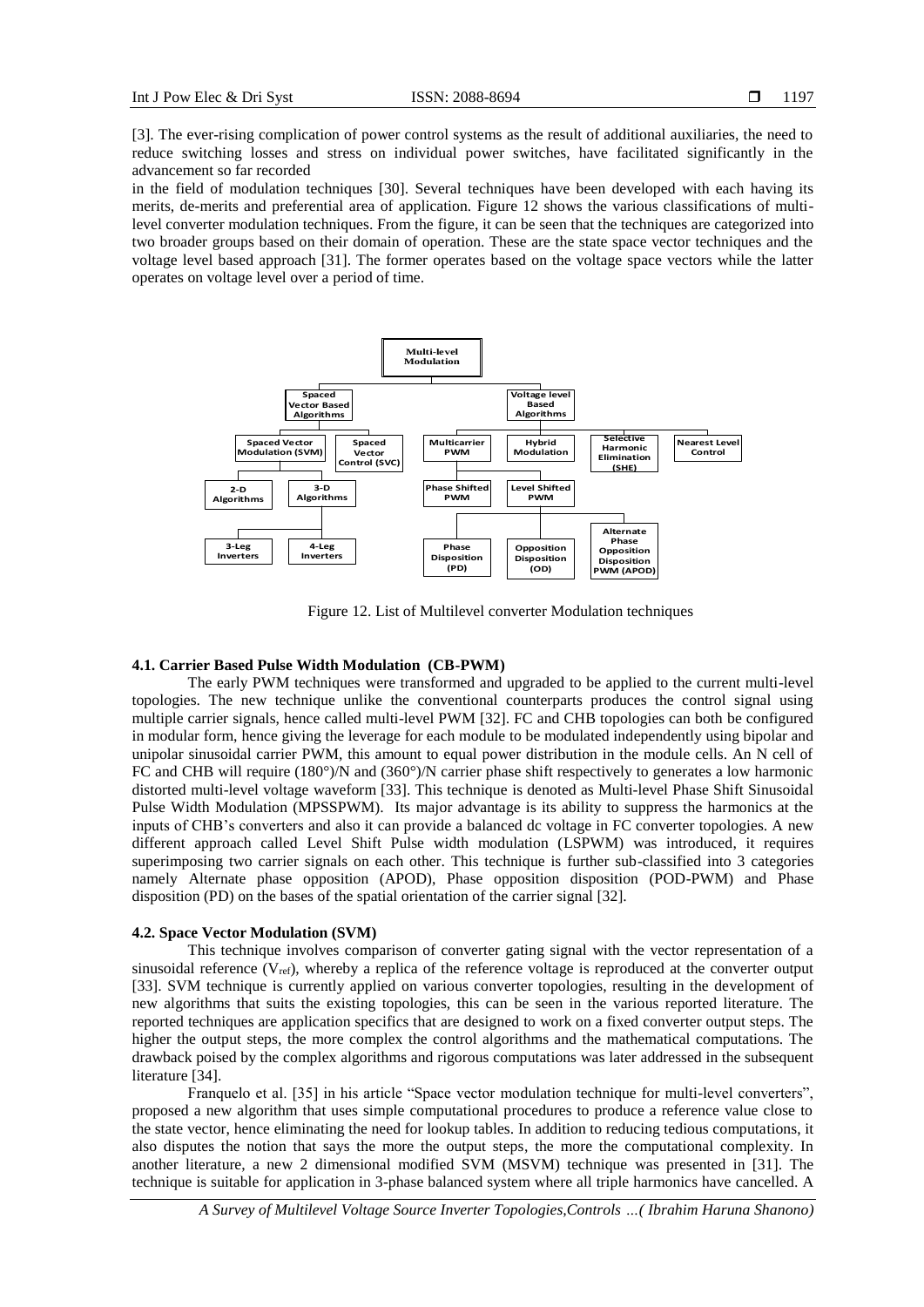more sophisticated algorithm that warrants an online vector calculation was presented in [36], it is called 3 Dimensional algorithms because it is an upgraded version of the earlier discussed 2D, it has further minimised mathematical computations and eliminates the links between circuit complexity and converter output step. This technique applies to both balanced and unbalanced systems [36].

# **4.3. Selective Harmonic Elimination Method (SHE-PWM)**

Another name given to this modulation technique is offline or pre-calculated modulation technique. It was first proposed by Patel et al. [9]. This is a non-carrier based technique because it only requires some pre-calculated angles that are stored in a lookup table (memory) [37]. These angles are generated by first finding the Fourier expansion of the voltage waveform, which happens to be a non-linear trace-dental equation as shown in equation (4).

$$
H_n = \left\{ \frac{4^*E}{n\pi} \left\{ \left( -I \right)^N \left( 1 + 2 \sum_{K=1}^N \left( -I \right)^K \cos(n\alpha_K) \right) \right\} \text{ for odd } n \right\}
$$
\n(4)

\nfor even n

Based on the odd quarter wave symmetry theory, the dc components and even harmonics will cancel out will be left with the fundamental and odd harmonic components [38]. The fundamental component is equated to a constant value which is determined by the selected modulation index, and the odd harmonics are equated to zero. The generated equations have no direct solution. Hence, numerical techniques which involve iterative procedures as in Newton Raphson method [39]. Mathematical resultant method, which uses the concept of polynomials, optimization techniques or Hybrid genetic algorithm, are capable of providing an approximate value of the angles [10]. SHE method has drastically reduced switching loss, which is the reason why it has been extended to high power multi-level converters [37].

Its drawback is its restrictions to open loop systems and the complexity in finding the switching angles for a higher number of steps. These limitations resulted in the invention of other low switching loss techniques with feedbacks that are suitable for higher level applications [31].

# **4.4. Sinusoidal PWM (SPWM)**

This technique works based on the comparison of a referenced sinusoidal wave and a triangular carrier wave. The output voltage waveform is formed as a result of the gating signal been fed into the inverter switches. These gating pulses are formed when the reference wave is larger than the carrier wave as depicted in the figure below [40].



Figure 13. Pulse generation using reference and carrier signal

# **4.5. Phase Disposition (PD) PWM**

This technique enhances output voltage of a multi-level converter by optimally suppressing the output harmonics. Hence, minimising the distortion level in the voltage waveform. It employs several optimisation techniques, the likes of gradient optimisation algorithms [41].

#### **4.6. Staircase Modulation**

The staircase modulation method is most suitable for elimination of device stresses and switching losses in higher voltage and power energy conversion. It does so by determining the optimal primary values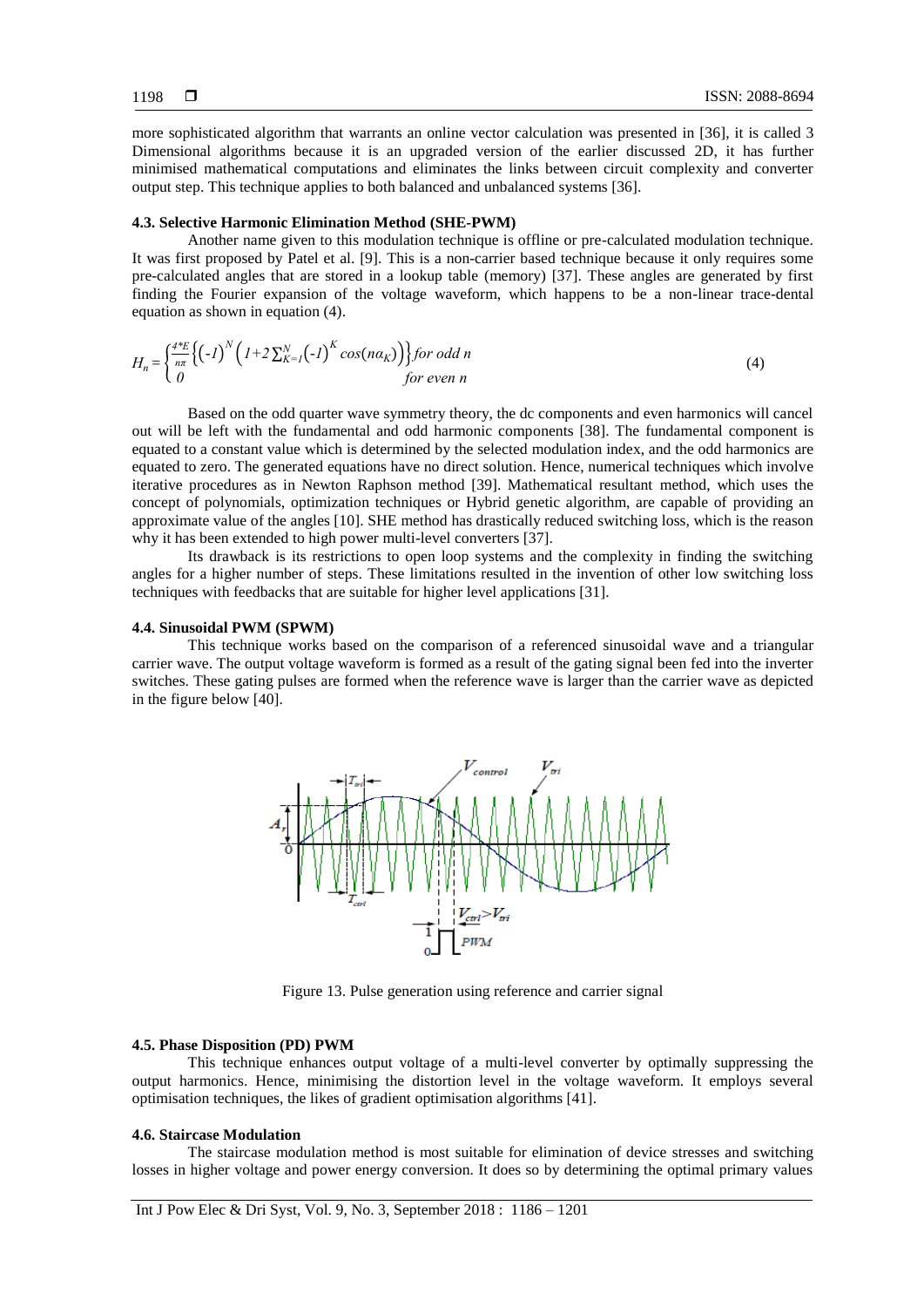of the switching angles. Particle Swarm optimising algorithm can be utilised in solving the transcendental equations because it makes the switching angle solution converges at the global minimal [42].

# **4.7. Stepped Modulation**

Here, the modulating signal is a stepped waveform, divided into intervals with each interval controlled separately to minimized specific harmonics. Converters controlled using this technique has less distortion compared to the conventional PWM modulation method [40].

#### **4.8 Comparison of Modified/Hybrid Three Phase Multilevel Inverter Topologies**

With the aim of keeping the THD within the standard limit and lesser device count, researchers have proposed different control strategies. Table 5 shows the comparison of some of the hybrid/ modified threephase topologies based on modulation techniques, number of diodes and switches, Dc source and percentage of THD in the output.

| S/N            | Author | Topology          | $\overline{N_s}$ | $\overline{N_d}$ | $\overline{N_c}$ | ▱<br>$N_{dc}$  | $\overline{N_t}$ | MT                       | <b>THD</b> |
|----------------|--------|-------------------|------------------|------------------|------------------|----------------|------------------|--------------------------|------------|
| $\overline{1}$ | $[43]$ | <b>BDSI</b>       | $\overline{6}$   | $\overline{0}$   | $\overline{2}$   | $\overline{1}$ | $\overline{0}$   | <b>PWM</b>               | 25         |
| $\sqrt{2}$     | $[44]$ | <b>CCHB</b>       | 36               | $\mathbf{0}$     | $\boldsymbol{0}$ | 9              | $\boldsymbol{0}$ | Sub-H<br><b>PWM</b>      | 10.78      |
|                |        |                   |                  |                  |                  |                |                  | <b>MSVM</b>              | 8.79       |
| 3              | $[30]$ | <b>HMLIT</b>      | $18\,$           | $\boldsymbol{0}$ | $\sqrt{2}$       | $\overline{4}$ | $\boldsymbol{0}$ | <b>MCSVM</b>             | 15.6       |
| $\overline{4}$ | $[26]$ | <b>RVMLIT</b>     | $30\,$           | $\boldsymbol{0}$ | $\boldsymbol{0}$ | $\mathfrak{Z}$ | 3                | PD<br><b>PWM</b>         | 3.85       |
| 5              | $[24]$ | <b>MLDCL</b><br>T | $30\,$           | $\boldsymbol{0}$ | $\boldsymbol{0}$ | 9              | $\boldsymbol{0}$ | Sub-H<br><b>PWM</b>      | 9.02       |
|                |        |                   |                  |                  |                  |                |                  | <b>MCSVM</b>             | 6.84       |
| 6              | $[26]$ | <b>RSMLIT</b>     | $21\,$           | $\boldsymbol{0}$ | $\boldsymbol{0}$ | 9              | $\boldsymbol{0}$ | <b>SHE</b><br><b>PWM</b> | 7.8        |
| $\tau$         | $[28]$ | <b>ACMLIT</b>     | 12               | $\overline{0}$   | $\boldsymbol{0}$ | 6              | $\boldsymbol{0}$ | <b>SPWM</b>              | 25.609     |
| $\,$ 8 $\,$    | $[29]$ | <b>SMLVI</b>      | 12               | $\boldsymbol{0}$ | $\boldsymbol{0}$ | $\overline{4}$ | $\boldsymbol{0}$ | LFM                      | 16.88      |
|                |        |                   |                  |                  |                  |                |                  | SingleCSP<br><b>WM</b>   | 34.83      |
|                |        |                   |                  |                  |                  |                |                  | Two<br><b>CSPWM</b>      | 35.35      |

Table 5. Three phase converter topology parameter comparison

Note: Some of the notations used in the table are mentioned in the text, the rest stands for the following: N<sub>s</sub> stands for the number of switches, N<sub>d</sub> number of diodes, N<sub>c</sub> number of balanced capacitors, N<sub>dc</sub> stands for the number of DC inputs, N**<sup>t</sup>** number of transformers, BDSI stands for Bi=derictional switched inverter, CCHB stands for conventional cascaded H-bridge, HMLIT stands for Hybrid Multilevel inverter topology, Sub-H PWM stands for Sub-harmonic Pulse width modulation, LFM stands for Low-frequency modulation, CSPWM stands for Carrier Sinusoidal PWM.

# **5. CONCLUSION**

This paper presented a comprehensive survey on multilevel converters. With emphasis given to the conventional topologies, that serves as the basis of the modern hybrid topologies. Converters operational characteristic, advantages, disadvantages and major areas of applications were outlined. The paper also reviewed some recently proposed three-phase hybrid multilevel inverter topologies with reduced device count and modified switching function. The hybrid topologies appeared to have low total harmonic distortion, less number of power electronic components and an additional number of output steps compared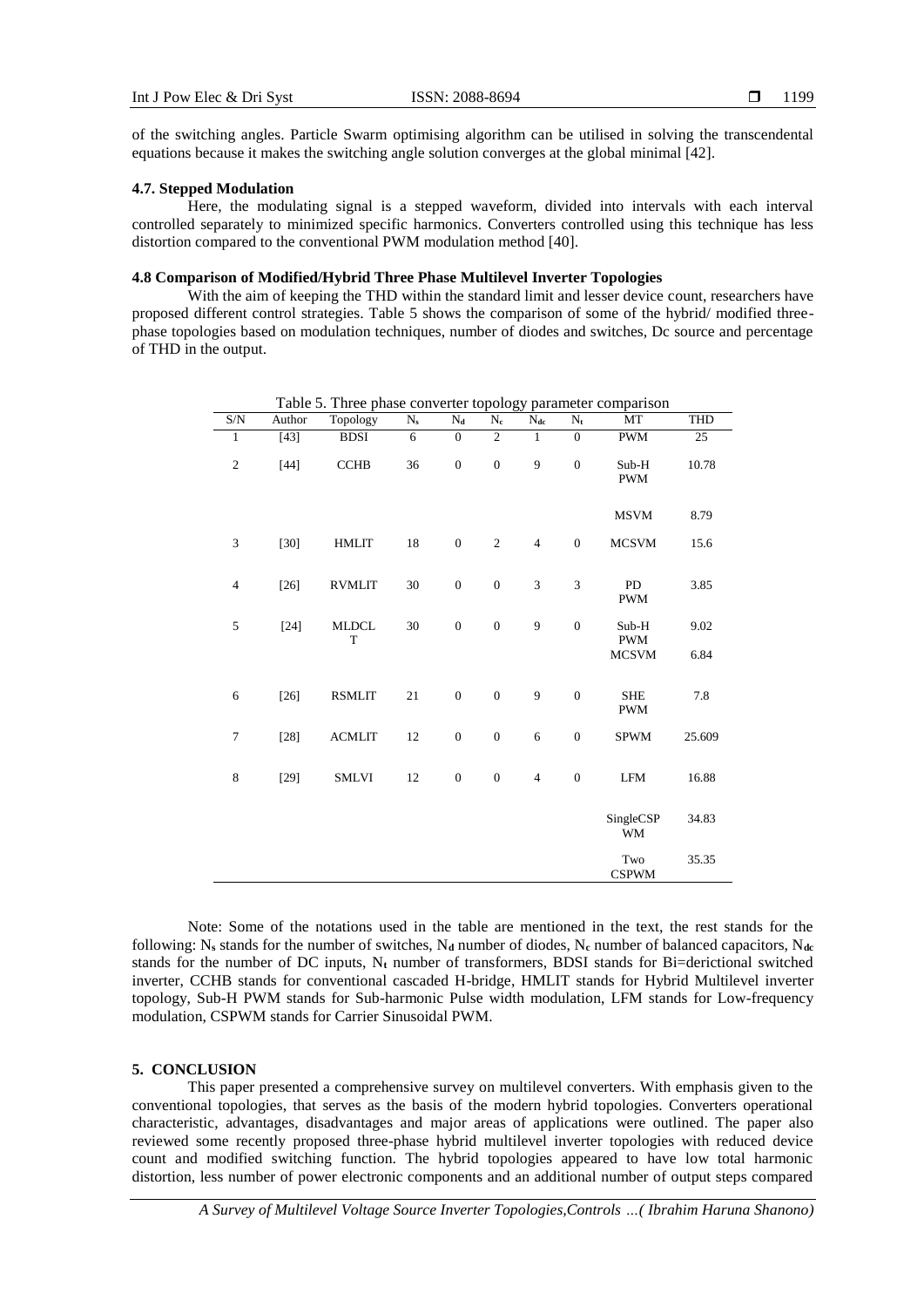to the conventional topologies. The paper reported the promising and widely used modulation techniques the likes of multilevel carrier base PWM, space vector modulation techniques (SVM), selective harmonic elimination method (SHE-PWM) and phase disposition (PD) modulation techniques. It is hoped that this review will serve as a source of literature to the vast amount of new researchers in the field of multilevel voltage source converters.

#### **6. ACKNOWLEDGEMENTS**

This work is supported by the Faculty of Electrical and Electronic Engineering, Universiti Malaysia Pahang (UMP).

#### **REFERENCES**

- [1] R. Palanisamy, K. Vijayakumar, D. Selvabharathi " MSPWM Based Implementation of Novel 5-level Inverter with Photovoltaic System", *International Journal of Power Electronics and Drive Systems*, vol.8, No.4, pp. 1494-1502, Dec. 2017.
- [2] S. Alepuz, M.S. Busquets, J. Bordonau, J. Gago, D. Gonzalez, J. Balcells, "Interfacing Renewable Energy Sources to the Utility Grid Using a Three-Level Inverter" *IEEE T Ind Electron*, Vol. 53, no. 5, pp. 1504-1511, Oct., 2006.
- [3] J. Rodriguez, J.S. Lai, F.Z. Peng, "Multilevel inverters: a survey of topologies, controls, and applications" *IEEE T Ind Electron*, Vol. 49, no. 4, pp. 724-738, Aug., 2002.
- [4] M.D. Manjrekar, P.K. Steimer, T.A. Lipo, "Hybrid multilevel power conversion system: A competitive solution for high-power applications" *IEEE T Ind Apll.*, Vol. 36, no. 3, pp. 834-841, May/Jun., 2000.
- [5] S. N. Rao, D.V. Ashok-Kumar, C. S. Babu, " Implementation of Cascaded based Reversing Voltage Multilevel Inverter using Multi Carrier Modulation Strategies" *International Journal of Power Electronics and Drive Systems*, Vol. 9, No. 1, pp. 220-230, March., 2018.
- [6] F. Kang, S.J. Park, C.U. Kim, "Multilevel inverter employing cascaded transformers", in *Industrial Electronics Society The 29th Annual Conference of the IEEE*, Roanoke, VA, USA., 2003, pp. 2169-2174.
- [7] I.H. Shanono, " Multi-level Converter The Future of Renewable Energy ", Lambert Academic Publishing, Colne, Germany, 2012.
- [8] S.S. Fazel, S. Bernet, D. Krug, K. Jalili, "Design and Comparison of 4-kV Neutral-Point-Clamped, Flying-Capacitor, and Series-Connected H-Bridge Multilevel Converters" *IEEE T Ind Apll.*, Vol. 43, no. 4, pp. 1032-1040, July, 2007.
- [9] H.S. Petal, R.G. Hoft., "Generalized techniques of harmonic elimination and voltage control in thyristor inverters: Part II --- Voltage Control Techniques" IEEE T Ind Apll., Vol. IA-100, no. 5, pp. 666-673, Sept., 1974.
- [10] J.N.Chiasson, L.M. Tolbert, K.J. McKenzie, Z. Du, "A New Approach to Solving the Harmonic Elimination Equations for a multilevel Converter ",in *38th IAS Annual Meeting on Conference Record of the Industry Applications Conference,* alt Lake City, UT, USA, 2003, pp. 640-647.
- [11] A.K. Sadigh, V. Dargahi, K. Corzine, "Active voltage balancing of five-level H-bridge flying capacitor multicell converter controlled with level-shifted-carrier PWM ",in *Clemson University Power Systems Conference (PSC)*, Clemson, SC, USA, 2015, pp. 1-8.
- [12] M. Aleenejad, R.Ahmadi, P.A. Moamaei, "A modified selective harmonic elimination method for fault-tolerant operation of multilevel cascaded H-bridge inverters",in *2014 Power and Energy Conference at Illinois (PECI), Champaign, IL, USA, 2014,* pp. 1-5.
- [13] M.H Rashid, "Power Electronics Handbook Devices, Circuits, and Applications, 3<sup>rd</sup> ed", Butterworth-Heinemann, UK, 2010.
- [14] J.Ebrahimi, E. Babaei, G.B. Gharehpetian, "A new multilevel converter topology with reduced number of power electronic components" ,*IEEE T Ind Electrn*, Vol. 59, no. 2, pp. 655-667, Feb., 2012.
- [15] E. Babaei, "A cascade multilevel converter topology with reduced number of switches", *IEEE T Power Electron*, Vol. 23, no. 6, 2008, pp. 2657-2664, Nov., 2008.
- [16] S. Daher, J. Schmid, F.L.M. Antunes, "Multilevel inverter topologies for stand-alone PV systems", *IEEE T Ind Electrn, Vol. 55, no. 7, pp. 2703-2712, July, 2008.*
- [17] C.C. Hua, C. Wu, C.W. Chuang, " A novel dc voltage charge balance control for cascaded inverters", *IET Power Electron*, *, Vol. 2, no. 2, pp. 147-155, Feb., 2009.*
- [18] M.F. Kangarlu, E. Babaei, " A generalized cascaded multilevel inverter using series connection of submultilevel inverters", *IEEE T Power Electron*, *Vol. 28, no. 2, pp. 625-636, June, 2013.*
- [19] Rodrigue et al., " Multilevel Converters: An Enabling Technology for High-Power Applications ", in *Proceedings of the IEEE*, 2009, pp. 1786-1817.
- [20] N.S. Choi, J.G. Cho, G.H. Cho, " A general circuit topology of multilevel inverter ", in *22nd Annual IEEE on Power Electronics Specialists Conference PESC '91 Record*, Cambridge, MA, USA, 1991, pp. 96–103.
- [21] R.A. Krishna, L.P. Suresh, "A Brief Review on Multi-Level Inverter Topologies", in *2016 International Conference on Circuit, Power and Computing Technologies (ICCPCT),* Nagercoil, India, 2016, pp. 1-6.
- [22] D. Krug, S. Bernet, S.S. Fazel, K. Jalili, M. Malinowski, "Comparison of 2.3-kV Medium-Voltage Multilevel Converters for Industrial Medium-Voltage Drives" , *IEEE T Ind Electrn*, Vol. 54, no. 6, pp. 2979-2992, Oct., 2007.
- [23] T.A. Meynard, H. Foch, " Multi-level conversion: high voltage choppers and voltage-source inverters ", in *23rd*